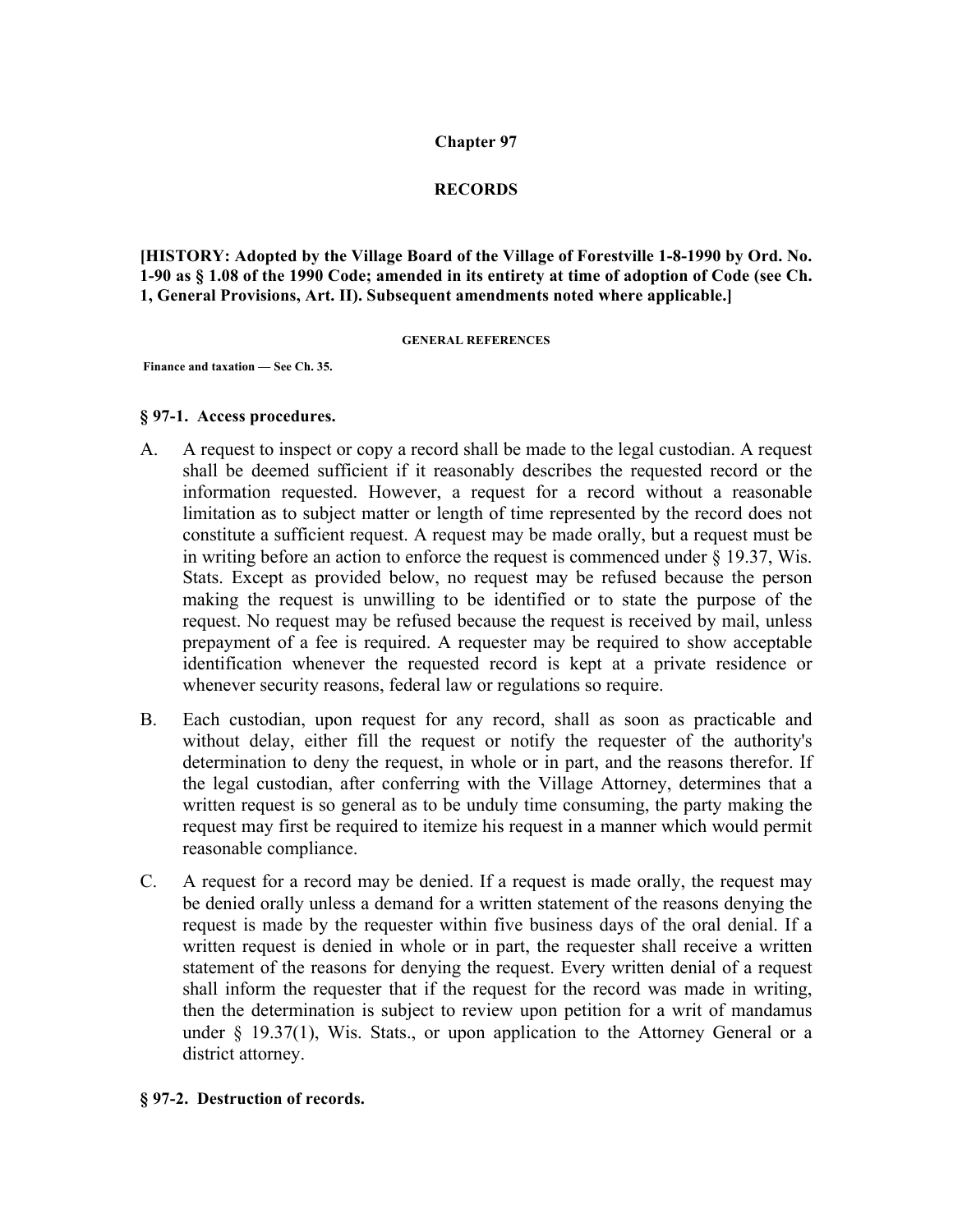- A. Village officers may destroy the following nonutility financial records of which they are the legal custodians and which are considered obsolete, after completion of any required audit by the Bureau of Municipal Audit or an auditor licensed under Ch. 442, Wis. Stats., but not less than seven years after payment or receipt of any sum involved in the particular transaction, unless a shorter period has been fixed by the State Public Records Board pursuant to  $\S$  16.61(3)(e), and then after such shorter period:
	- (1) Bank statements.
	- (2) Cancelled checks.
	- (3) Receipt forms.
	- (4) Vouchers, etc.
- B. Village officers may destroy the following utility records of which they are the legal custodians and which are considered obsolete after completion of any required audit by the Bureau of Municipal Audit or an auditor licensed under Ch. 442, Wis. Stats., subject to State Public Service Commission regulations, but not less than seven years after the record was effective unless a shorter period has been fixed by the State Public Records Board pursuant to  $\S$  16.61(3)(e), Wis. Stats., and then after such a shorter period:
	- (1) Contracts.
	- (2) Excavation permits.
	- (3) Inspection records.
- C. Village officers may destroy the following records of which they are the legal custodian and which are considered obsolete, but not less than seven years after the record was effective unless another period has been set by statute, and then after such a period, or unless a shorter period has been fixed by the State Public Records Board pursuant to  $\S$  16.61(3)(e), Wis. Stats., and then after such a shorter period:
	- (1) Old insurance policies.
	- (2) Election notices.
	- (3) Cancelled registration cards.
- D. Unless notice is waived by the State Historical Society, at least 60 days' notice shall be given the State Historical Society prior to the destruction of any record as provided by  $\S$  19.21(4)(a), Wis. Stats.
- E. Any tape recordings of a governmental meeting of the Village may be destroyed, erased or reused no sooner than 90 days after the minutes of the meeting have been approved and published, if the purpose of the recording was to make minutes of the meeting.

# **§ 97-3. Preservation through microfilm.**